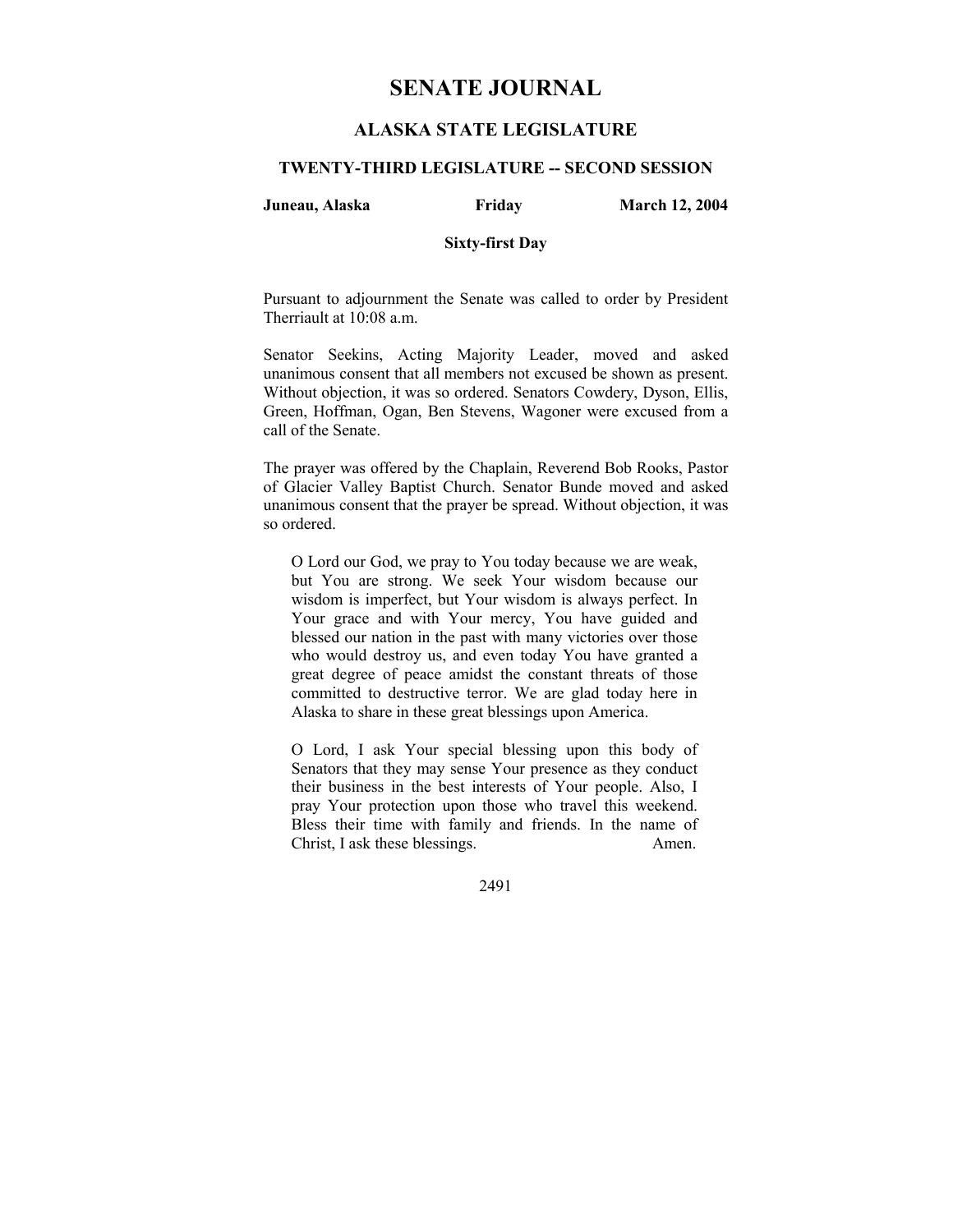Senator Guess led the Senate in the Pledge of Allegiance.

## **Communications**

The following reports are on file in the Office of the Secretary of the Senate:

Report from the Commissioner of the Department of Administration dated February 27 was received, stating the monetary terms for the collective bargaining agreement reached between the University of Alaska and the Alaska Higher Education Crafts and Trades Employees Local 6070 in accordance with AS 23.40.215.

Report from the Commissioner of the Department of Administration dated March 4 was received, stating the monetary terms for the collective bargaining agreement reached between the State and the Public Employees Local 71 representing the Labor, Trades and Crafts Bargaining Unit in accordance with AS 23.40.215.

President Therriault referred the reports to the Finance Committee.

#### **Standing Committee Reports**

#### **SB 308**

The State Affairs Committee considered SENATE BILL NO. 308 "An Act increasing the duration of certain provisions of domestic violence protective orders from six months to one year." Signing do pass: Senator Gary Stevens, Chair; Senators Stedman, Guess.

The following fiscal information was published today:

Fiscal Note No. 1, Department of Administration

Fiscal Note No. 2, zero, Alaska Court System

President Therriault added a Finance Committee referral to the bill.

The bill was referred to the Judiciary, then Finance Committees.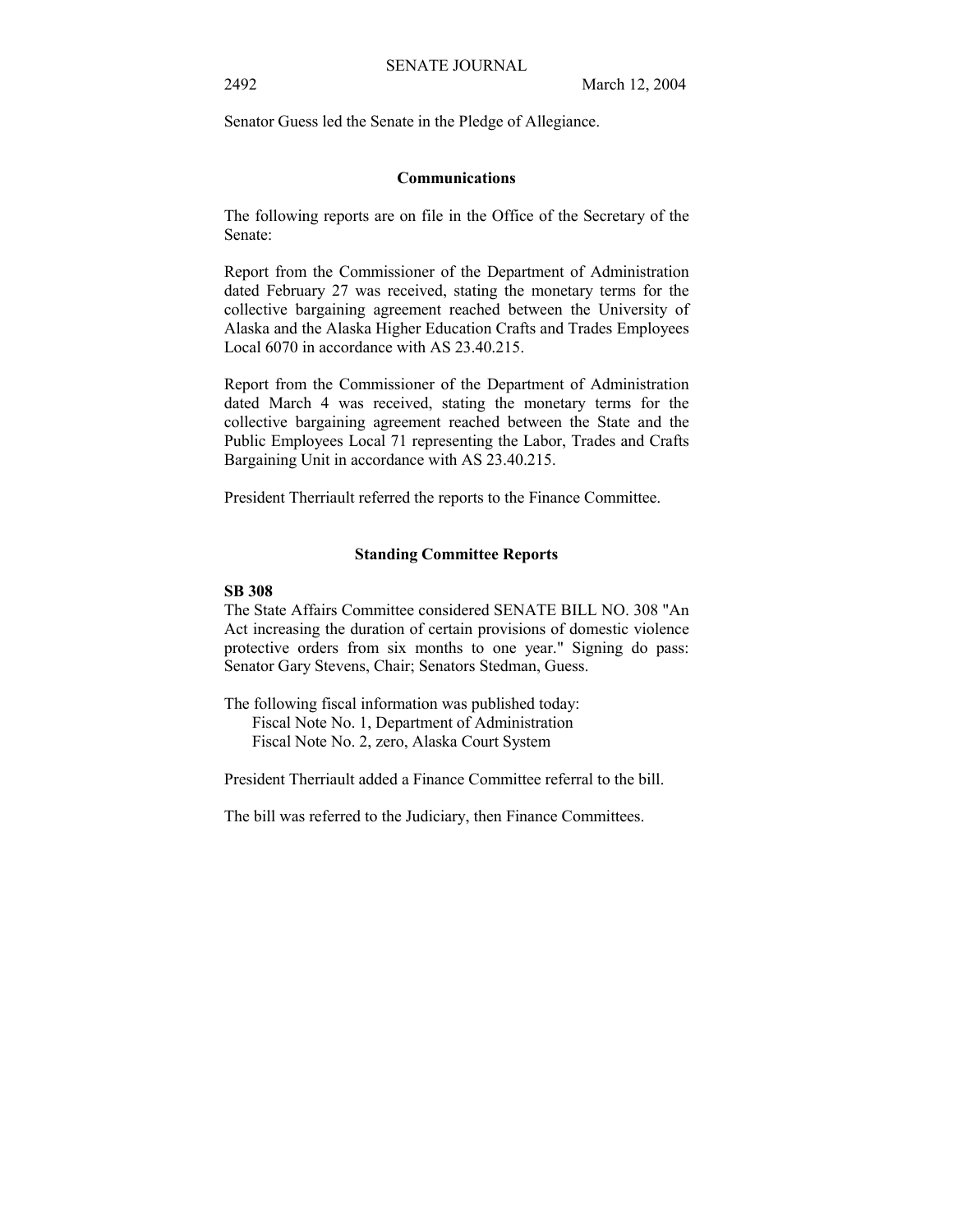March 12, 2004 2493

### **SB 316**

The Judiciary Committee considered SENATE BILL NO. 316 "An Act relating to motor vehicle safety belt violations." Signing do pass: Senator Seekins, Chair. Signing no recommendation: Senators French, Therriault.

The following previously published fiscal information applies: Fiscal Note No. 1, zero, Department of Public Safety Fiscal Note No. 2, zero, Department of Transportation and Public Facilities

The bill was referred to the Rules Committee.

#### **SB 319**

The Labor and Commerce Committee considered SENATE BILL NO. 319 "An Act relating to claims for personal injury or wrongful death against health care providers; and providing for an effective date." Signing no recommendation: Senator Bunde, Chair; Senators Seekins, Gary Stevens. Signing do not pass: Senators French, Davis.

The following fiscal information was published today:

Fiscal Note No. 1, zero, Department of Law

 Fiscal Note No. 2, zero, Department of Community and Economic Development

The bill was referred to the Judiciary Committee.

### **SB 344**

The Labor and Commerce Committee considered SENATE BILL NO. 344 "An Act relating to the Uniform Probate Code and trusts, including pleadings, orders, nonprobate assets, estates of decedents, minors, protected persons, incapacitated persons, guardians, conservators, trustees, foreign trusts, principal and income, and transfer restrictions; relating to corporate voting trusts; and providing for an effective date." Signing do pass: Senator Bunde, Chair; Senators Davis, Seekins. Signing no recommendation: Senator French.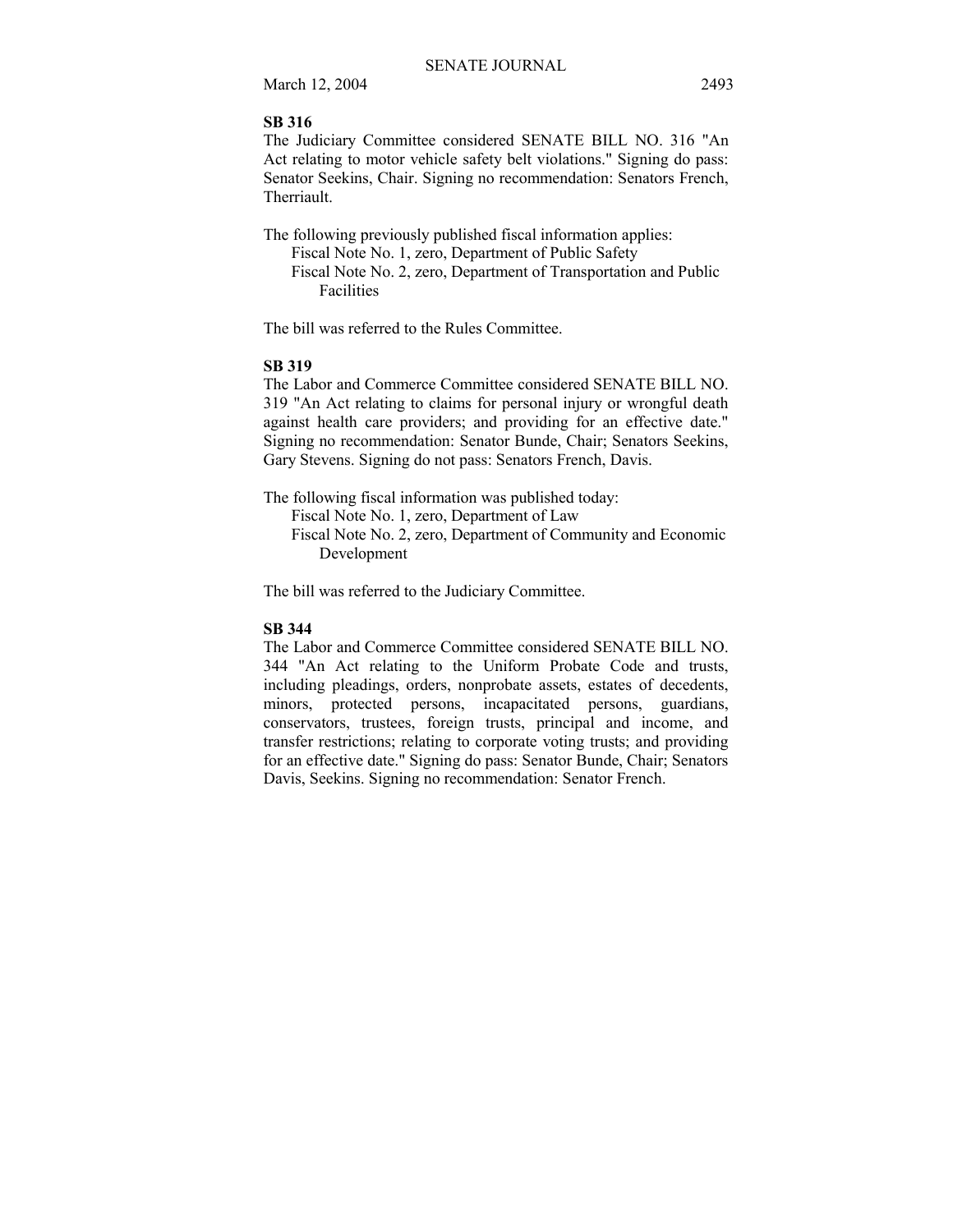The following fiscal information was published today:

 Fiscal Note No. 1, zero, Department of Community and Economic Development

Fiscal Note No. 2, zero, Department of Law

The bill was referred to the Judiciary Committee.

#### **SB 346**

The State Affairs Committee considered SENATE BILL NO. 346 "An Act approving the monetary terms of the collective bargaining agreement with the International Organization of Masters, Mates, and Pilots, Pacific Maritime Region, for the Masters, Mates, and Pilots Unit for fiscal year 2004; and providing for an effective date." Signing do pass: Senator Gary Stevens, Chair; Senator Stedman. Signing no recommendation: Senator Guess.

The following fiscal information was published today: Fiscal Note No. 1, zero, Office of the Governor

The bill was referred to the Finance Committee.

# **SB 350**

The Labor and Commerce Committee considered SENATE BILL NO. 350 "An Act relating to the four dam pool joint action agency; and providing for an effective date" and recommended it be replaced with

> CS FOR SENATE BILL NO. 350(L&C) "An Act allowing a joint action agency to encumber property interests for security purposes; declaring certain joint action agencies to be political subdivisions for certain purposes; restricting the sale of property of the joint action agency; allowing the joint action agency to transfer property to security interest holders under a security interest or to other parties without legislative approval; and providing for an effective date."

Signing do pass: Senator Bunde, Chair; Senators Davis, Seekins, Gary Stevens. Signing no recommendation: Senator French.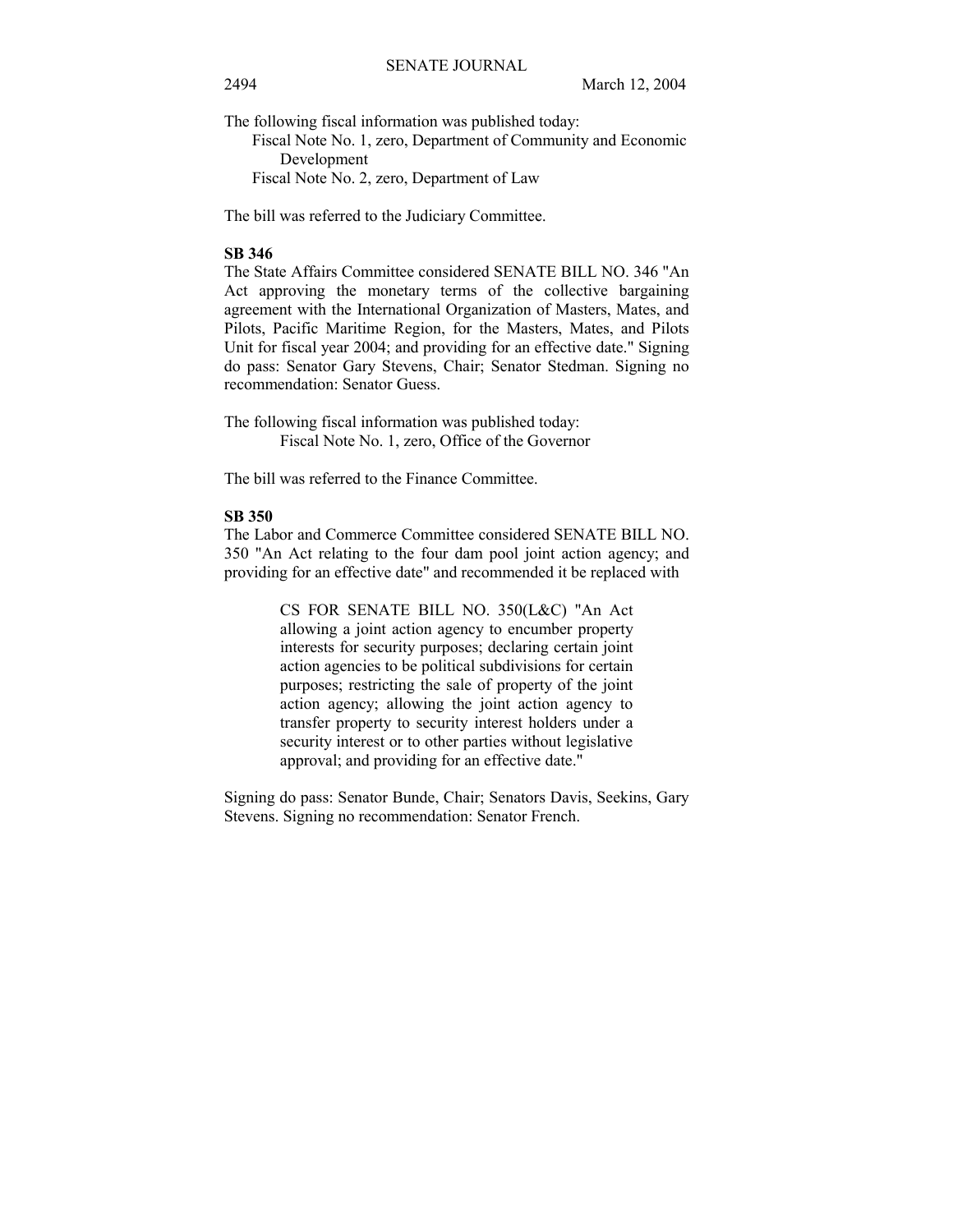March 12, 2004 2495

The following fiscal information was published today:

 Fiscal Note No. 1, zero, Department of Community and Economic Development

The bill was referred to the Finance Committee.

#### **SB 355**

The Community and Regional Affairs Committee considered SENATE BILL NO. 355 "An Act relating to the protection of land and water from waste disposal; providing for the regulation of waste management; making conforming amendments; and providing for an effective date." Signing do pass: Senator Stedman, Chair. Signing no recommendation: Senators Lincoln, Gary Stevens, Elton.

The following previously published fiscal information applies: Fiscal Note No. 1, zero, Department of Environmental Conservation

The bill was referred to the Resources Committee.

#### **HB 230**

The State Affairs Committee considered CS FOR HOUSE BILL NO. 230(STA) "An Act relating to political signs on private property" and recommended it be replaced with

> SENATE CS FOR CS FOR HOUSE BILL NO. 230(STA) (forthcoming)

Signing no recommendation: Senator Gary Stevens, Chair; Senators Stedman, Guess.

The following fiscal information was published today:

 Fiscal Note No. 2, zero, Department of Transportation and Public Facilities

The bill was referred to the Judiciary Committee.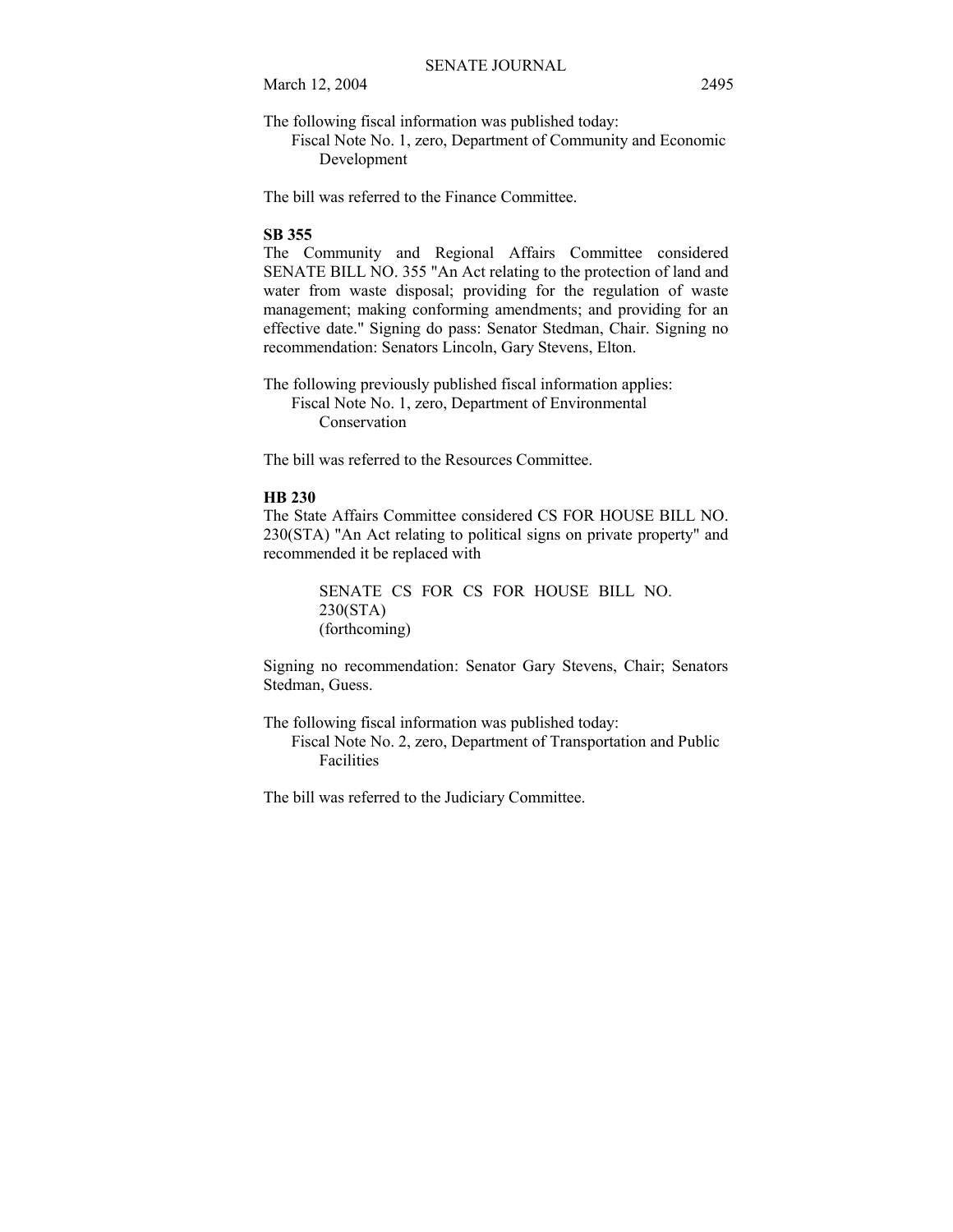#### **SR 3**

The State Affairs Committee considered SENATE RESOLUTION NO. 3 Relating to commemoration of Senator Frank R. Ferguson and other distinguished Senators. Signing do pass: Senator Gary Stevens, Chair; Senators Stedman, Guess.

The following fiscal information was published today: Fiscal Note No. 1, zero, Legislative Agency

The resolution was referred to the Finance Committee.

#### **HCR 5**

The State Affairs Committee considered CS FOR HOUSE CONCURRENT RESOLUTION NO. 5(FIN) am Establishing a task force to make recommendations regarding a new design for the official seal of the State of Alaska, and recommended it be replaced with

> SENATE CS FOR CS FOR HOUSE CONCURRENT RESOLUTION NO. 5(STA) (forthcoming)

Signing no recommendation: Senator Gary Stevens, Chair; Senator Stedman. Signing do pass: Senator Guess.

The following fiscal information was published today: Fiscal Note No. 3, Legislative Agency

The resolution was referred to the Finance Committee.

## **Consideration of the Calendar**

#### **Second Reading of House Resolutions**

## **HJR 32**

President Therriault stated CS FOR HOUSE JOINT RESOLUTION NO. 32(FSH) am Relating to the labeling of fish and fishery food products, will be on the March 15 calendar.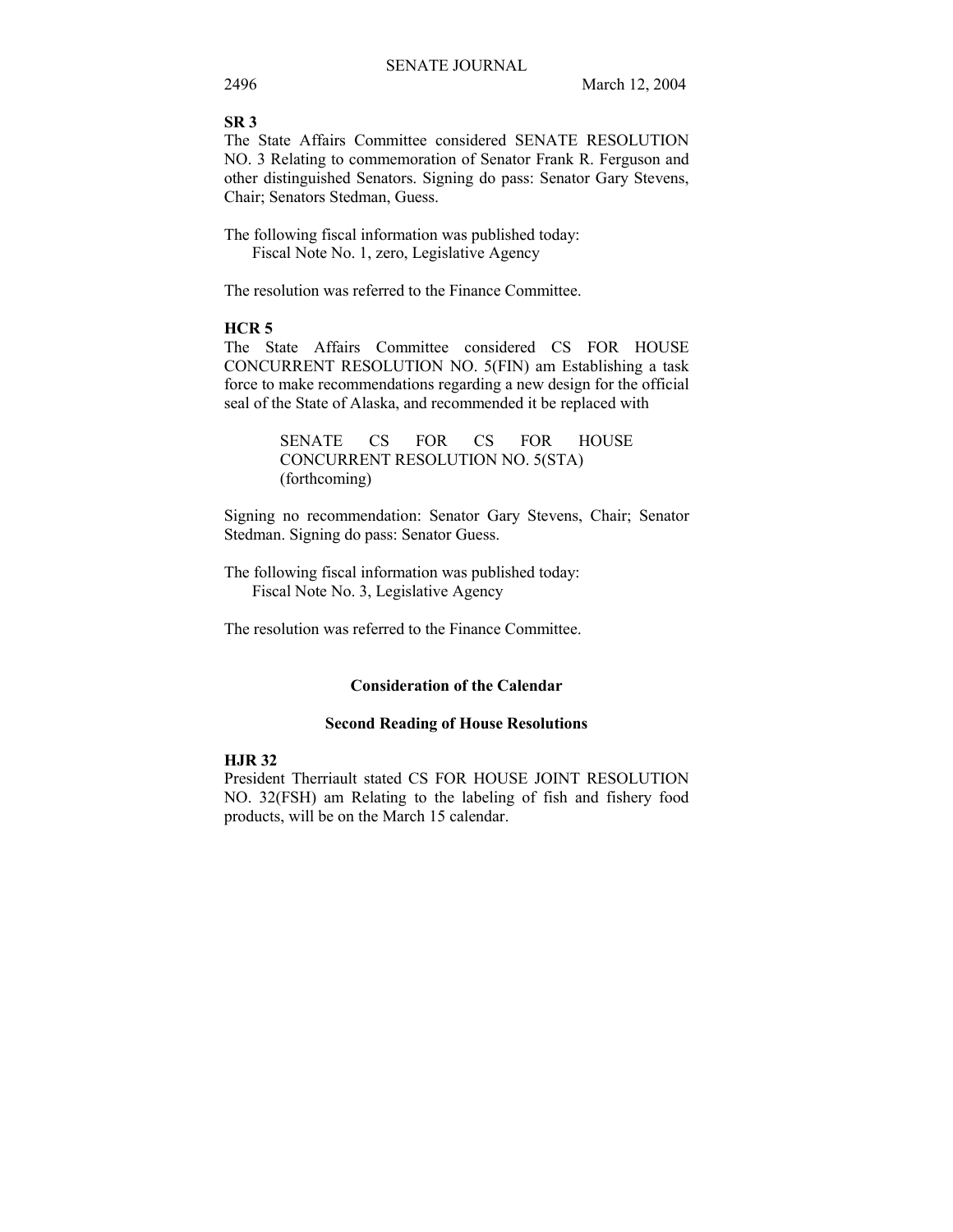## **Unfinished Business**

#### **SB 311**

President Therriault added a Judiciary Committee referral to SENATE BILL NO. 311 "An Act providing for a special deposit for workers' compensation insurers; relating to the board of governors of the Alaska Insurance Guaranty Association; relating to covered workers' compensation claims paid by the Alaska Insurance Guaranty Association; stating the intent of the legislature, and setting out limitations, concerning the interpretation, construction, and implementation of workers' compensation laws; relating to restructuring the Alaska workers' compensation system; eliminating the Alaska Workers' Compensation Board; establishing a division of workers' compensation within the Department of Labor and Workforce Development and assigning certain Alaska Workers' Compensation Board functions to the division and the Department of Labor and Workforce Development; establishing a Workers' Compensation Appeals Commission; assigning certain functions of the Alaska Workers' Compensation Board to the Workers' Compensation Appeals Commission; relating to agreements that discharge workers' compensation liability; providing for hearing officers in workers' compensation proceedings; relating to workers' compensation awards; relating to an employer's failure to insure and keep insured or provide security; providing for appeals from compensation orders; relating to workers' compensation proceedings; providing for supreme court jurisdiction of appeals from the Workers' Compensation Appeals Commission; providing for a maximum amount for the cost-of- living adjustment for workers' compensation benefits; providing for administrative penalties for employers uninsured or without adequate security for workers' compensation; relating to assigned risk pools and insurers; and providing for an effective date."

The bill was referred to the Judiciary, then Finance Committees.

## **EO 112**

In accordance with AS 24.08.210, action was not taken on the following Executive Order and it was returned to the Governor's Office at 10:27 a.m., March 12, 2004: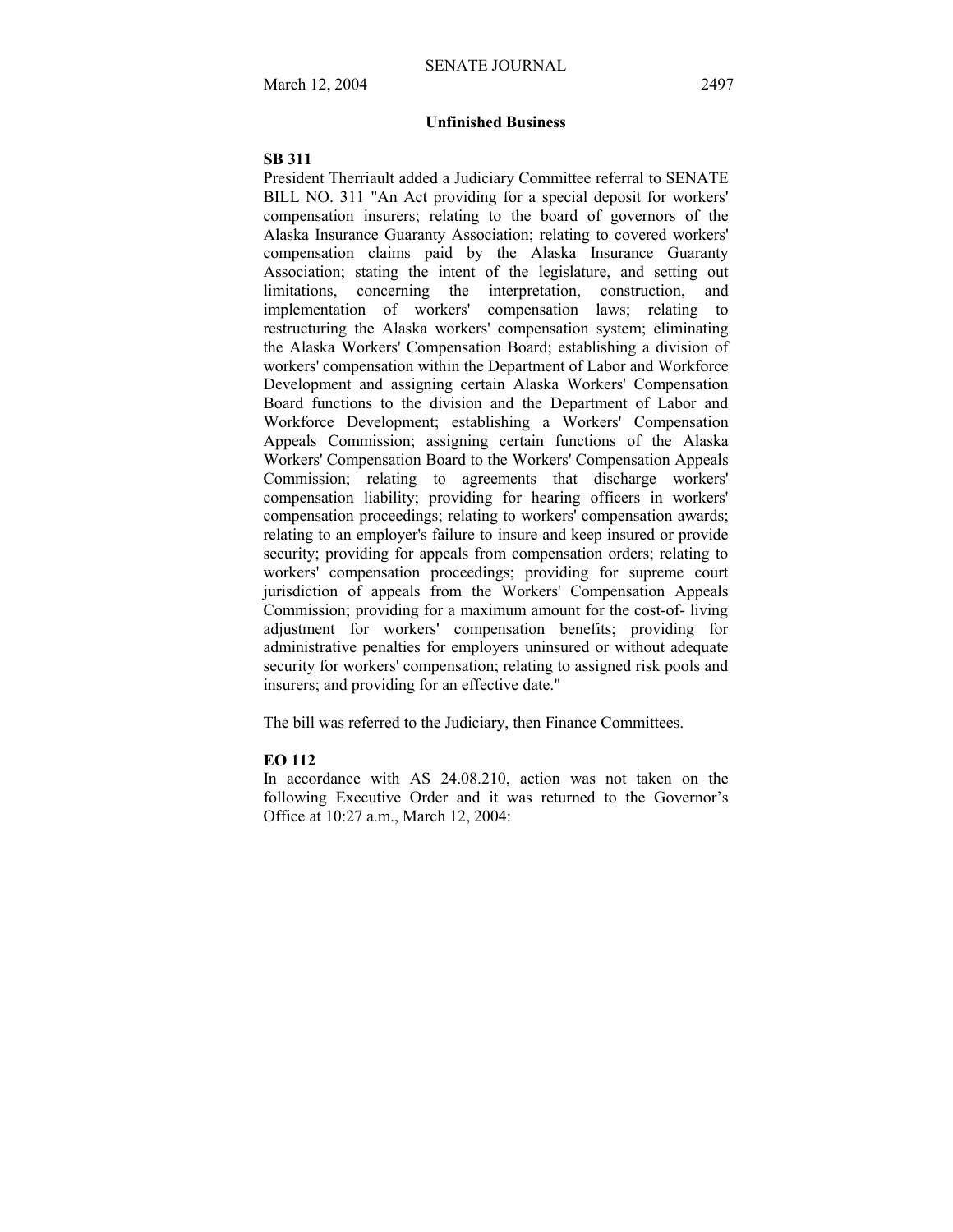Transferring international trade functions and duties from the Department of Community and Economic Development to the Office of the Governor

#### **Announcements**

Announcements are at the end of the journal.

## **Adjournment**

Senator Seekins, Acting Majority Leader, moved and asked unanimous consent that the Senate stand in adjournment until 11:00 a.m., March 15, 2004. Without objection, the Senate adjourned at 10:20 a.m.

> Kirsten Waid Secretary of the Senate

> > March 2004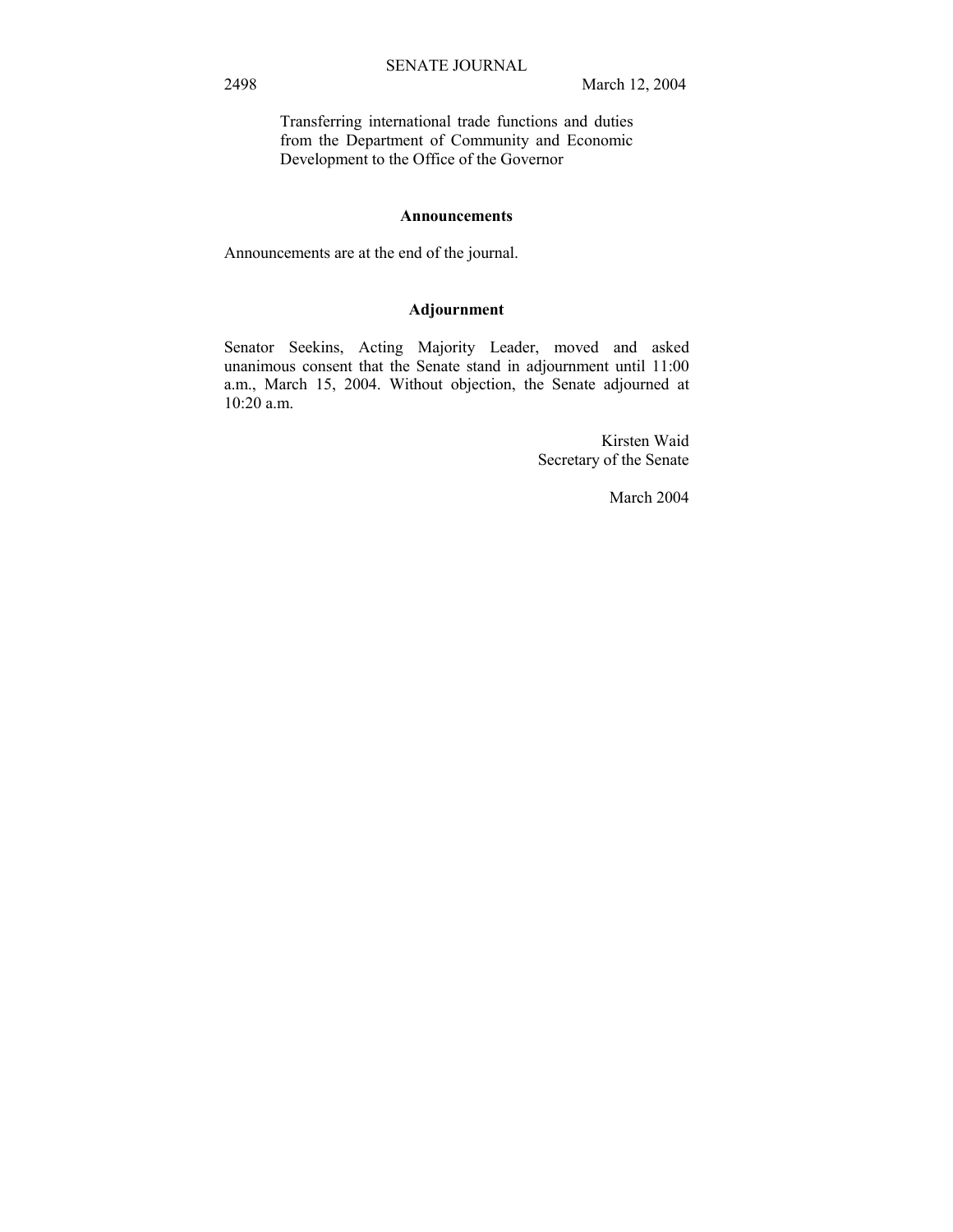#### **Announcements**

Americans with Disabilities Act Notice - Persons with disabilities who require special accommodation or alternative communication formats to access committee meetings may contact the appropriate committee office or the Legislative Information Office in their community. Reasonable advance notice is needed to accommodate the request. For further information, call the ADA Coordinator at 465-3854 Voice/465-4980 TDD.

## **STANDING COMMITTEES**

+ indicates teleconference

= indicates bill previously heard/scheduled

## **COMMUNITY & REGIONAL AFFAIRS**

| Mar 12        | Friday<br>No Meeting Scheduled    | Fahrenkamp 203 | 1:30 PM   |
|---------------|-----------------------------------|----------------|-----------|
| <b>Mar 15</b> | Monday<br>No Meeting Scheduled    | Fahrenkamp 203 | $1:30$ PM |
| <b>Mar 17</b> | Wednesdav<br>No Meeting Scheduled | Fahrenkamp 203 | 1:30 PM   |
| Mar 19        | Friday<br>No Meeting Scheduled    | Fahrenkamp 203 | $1:30$ PM |

### **FINANCE**

| Mar 12        | Fridav                                         | <b>Senate Finance 532</b>                | 9:00 AM |
|---------------|------------------------------------------------|------------------------------------------|---------|
| <b>Mar 15</b> | Monday                                         | <b>Senate Finance 532</b>                | 9:00 AM |
|               | -- Teleconference <listen only=""> --</listen> |                                          |         |
| $^{+}$        |                                                | State's Fiscal Picture - Looking Forward |         |
|               | Presentation by Ms. Cheryl Frasca              |                                          |         |
|               |                                                | Office of Management & Budget, Director  |         |
|               | Conference of Alaskans                         |                                          |         |
|               |                                                | Presentation by Mr. Mike Burns, Chair    |         |
|               |                                                | Comments by Senator Ben Stevens &        |         |
|               | Senator Kim Elton                              |                                          |         |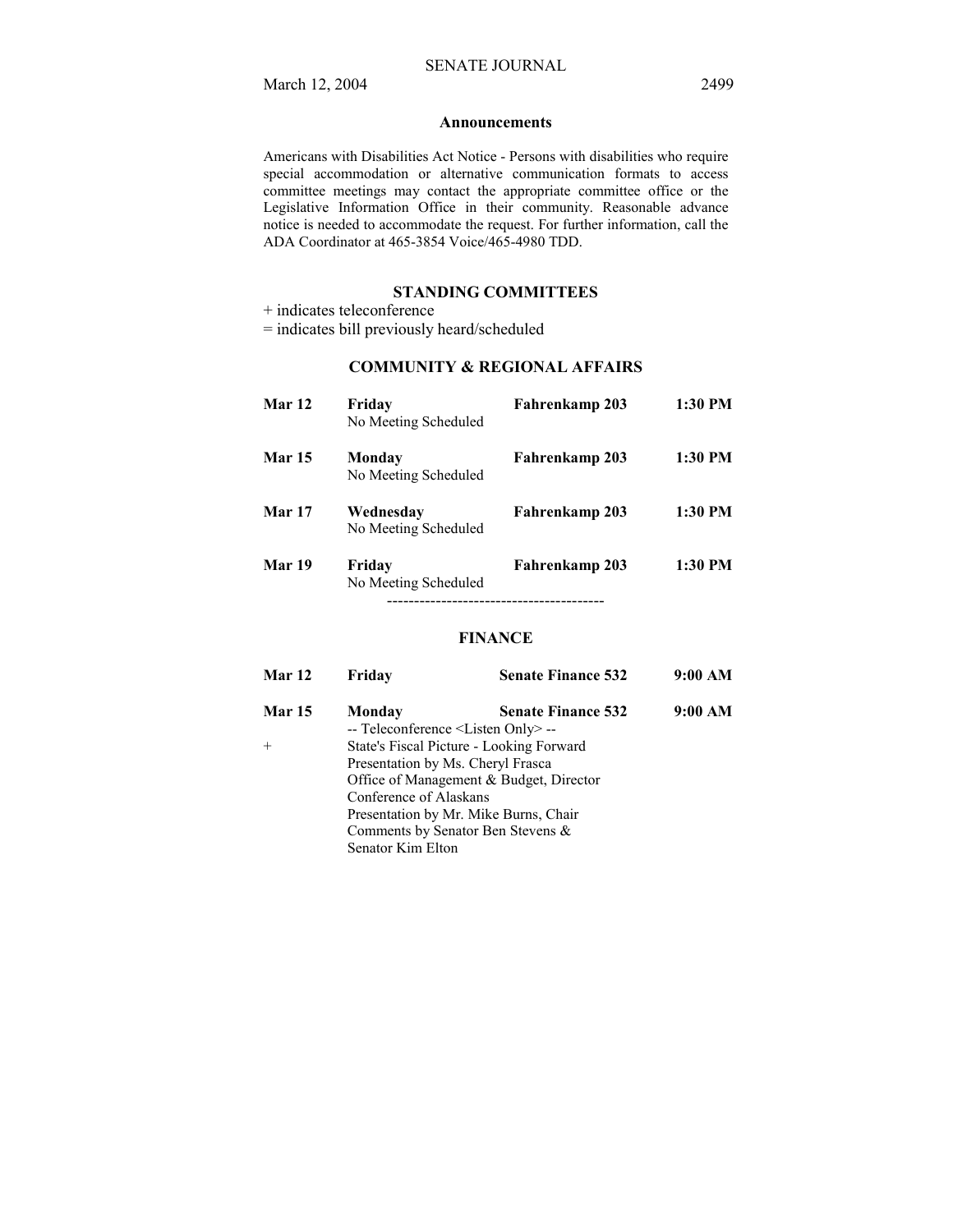# **FINANCE (continued)**

|                    | Mar 15           | Monday                                         | <b>Senate Finance 532</b>                | 1:30 PM |
|--------------------|------------------|------------------------------------------------|------------------------------------------|---------|
|                    |                  | -- Teleconference <listen only=""> --</listen> |                                          |         |
|                    | <b>SJR 18</b>    |                                                | CONST. AM: PF APPROPS/INFLATION-PROOFING |         |
| $+$                |                  | <b>Bills Previously Heard/Scheduled</b>        |                                          |         |
|                    |                  |                                                |                                          |         |
|                    | Mar 16           | Tuesday                                        | <b>Senate Finance 532</b>                | 9:00 AM |
|                    |                  | -- Teleconference <listen only=""> --</listen> |                                          |         |
| $^{+}$             |                  | HB 233 INCREASE EDUCATION FUNDING              |                                          |         |
|                    | SJR 19           |                                                | CONST. AM: PERMANENT FUND INCOME         |         |
| $+$                | <b>SJR 32</b>    |                                                | CONST AM: PERM FUND INCOME FOR DIVIDENDS |         |
| $^{+}$             |                  | <b>Bills Previously Heard/Scheduled</b>        |                                          |         |
|                    | <b>Mar 16</b>    | Tuesday                                        | <b>Senate Finance 532</b>                | 1:30 PM |
|                    |                  | -- Teleconference <listen only=""> --</listen> |                                          |         |
| $\hspace{0.1mm} +$ |                  | <b>Constitutional Budget Reserve Fund</b>      |                                          |         |
|                    |                  | Presentation by Mr. William Corbus             |                                          |         |
|                    |                  | Department of Revenue, Commissioner            |                                          |         |
| $^{+}$             | <b>SJR 24</b>    |                                                | CONST AM: GUARANTEE PERM FUND DIVIDEND   |         |
| $\mathrel{+}=$     | SJR <sub>3</sub> |                                                | CONST AM: APPROPRIATION/SPENDING LIMIT   |         |
| $+$                |                  | Bills Previously Heard/Scheduled               |                                          |         |
|                    |                  |                                                |                                          |         |
|                    | Mar 16           | Tuesday                                        | <b>Senate Finance 532</b>                | 6:00 PM |
|                    |                  | -- Teleconference <listen only=""> --</listen> |                                          |         |
| $\hspace{0.1mm} +$ |                  | Continuation of the Afternoon Hearing          |                                          |         |
|                    |                  | If Necessary                                   |                                          |         |
| $^{+}$             |                  | <b>Bills Previously Heard/Scheduled</b>        |                                          |         |
|                    |                  |                                                |                                          |         |
|                    | Mar 17           | Wednesday                                      | <b>Senate Finance 532</b>                | 9:00 AM |
|                    |                  | -- Teleconference <listen only=""> --</listen> |                                          |         |
| $^{+}$             |                  | <b>Additional Legislative Proposals</b>        |                                          |         |
|                    |                  | Presentations Offered by Senators              |                                          |         |
| $^+$               |                  | <b>Bills Previously Heard/Scheduled</b>        |                                          |         |
|                    |                  |                                                |                                          |         |
|                    | Mar 17           | Wednesday                                      | <b>Senate Finance 532</b>                | 1:30 PM |
| $^{+}$             |                  | <b>Statewide Public Testimony</b>              |                                          |         |
|                    |                  | Public testimony may be limited to 2           |                                          |         |
|                    |                  |                                                |                                          |         |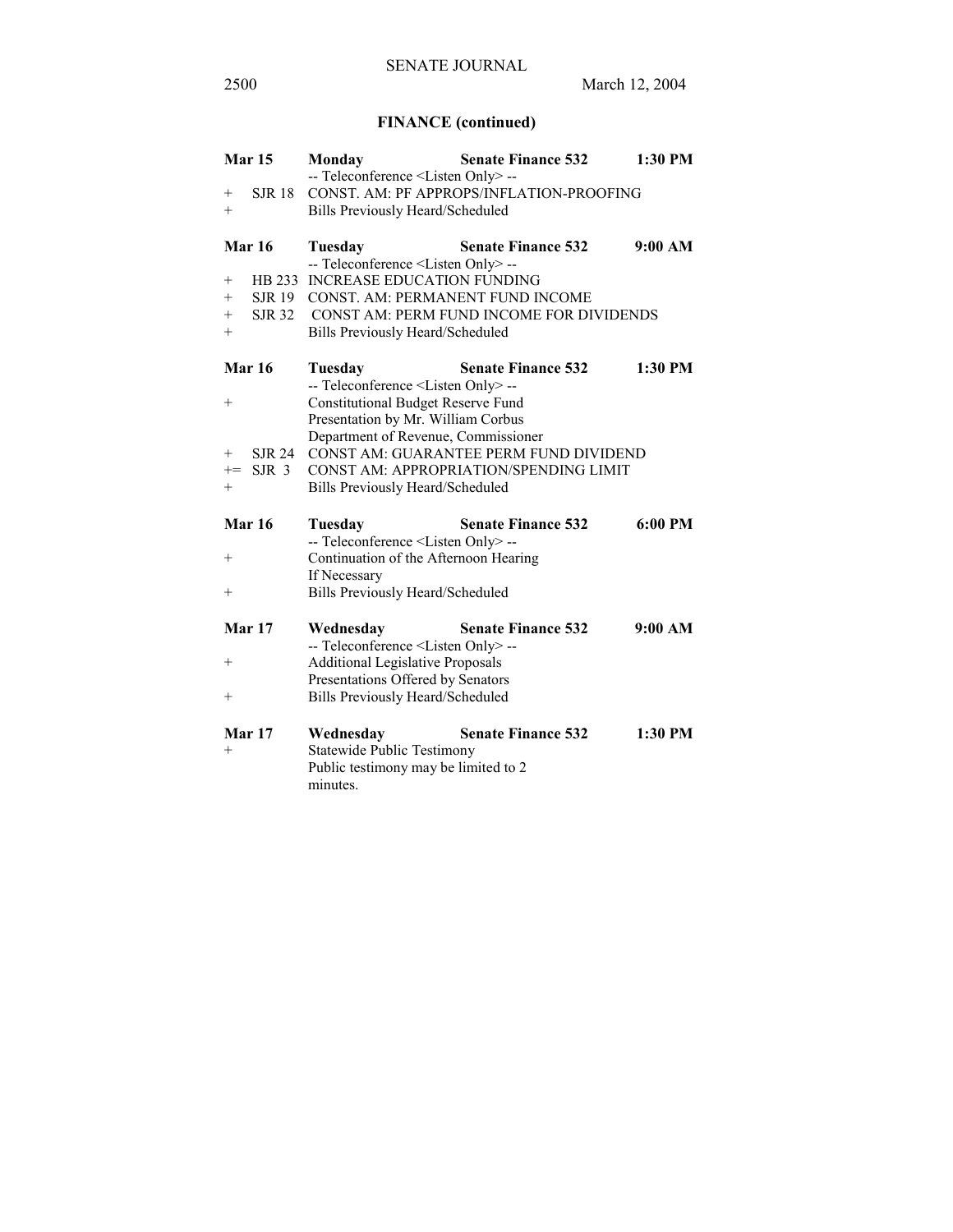March 12, 2004 2501

# **FINANCE (continued)**

| Mar 17<br>$+$      | Wednesday<br>Statewide Public Testimony -<br>Legislative Off-Net Sites: 6 - 7 PM                                              | <b>Senate Finance 532</b> | 6:00 PM   |
|--------------------|-------------------------------------------------------------------------------------------------------------------------------|---------------------------|-----------|
|                    | Statewide Public Testimony -<br>Legislative Information Offices: 7 - 9 PM<br>Public testimony may be limited to 2<br>minutes. |                           |           |
| Mar 18             | Thursday<br>-- Teleconference <listen only=""> --</listen>                                                                    | <b>Senate Finance 532</b> | 9:00 AM   |
| $\hspace{0.1mm} +$ | Senate Finance Committee Discussion<br>Action                                                                                 |                           |           |
| $+$                | Bills Previously Heard/Scheduled                                                                                              |                           |           |
| Mar 18             | Thursday<br>-- Teleconference <listen only=""> --</listen>                                                                    | <b>Senate Finance 532</b> | $1:30$ PM |
| $+$                | <b>Continuation Senate Finance Committee</b><br>Discussion/Action, If Necessary                                               |                           |           |
| $+$                | Bills Previously Heard/Scheduled                                                                                              |                           |           |
| Mar 19             | Friday<br>-- Teleconference <listen only=""> --</listen>                                                                      | <b>Senate Finance 532</b> | 9:00 AM   |
| $^{+}$             | Continuation of Senate Finance<br>Committee Discussion/Action, If Necessary                                                   |                           |           |
| $+$                | Bills Previously Heard/Scheduled                                                                                              |                           |           |
| Mar 20             | Saturday<br>-- Teleconference <listen only="">--</listen>                                                                     | <b>Senate Finance 532</b> | 9:00 AM   |
| $^{+}$             | Continuation of Senate Finance<br>Committee Discussion/Action, if necessary                                                   |                           |           |
| $^{+}$             | Bills Previously Heard/Scheduled                                                                                              |                           |           |
|                    |                                                                                                                               |                           |           |

# **HEALTH, EDUCATION & SOCIAL SERVICES**

| <b>Mar 15</b> | Monday                           | <b>Butrovich 205</b> | 1:30 PM |
|---------------|----------------------------------|----------------------|---------|
|               | -- Meeting Canceled --           |                      |         |
|               | Bills Previously Heard/Scheduled |                      |         |
|               | If Necessary                     |                      |         |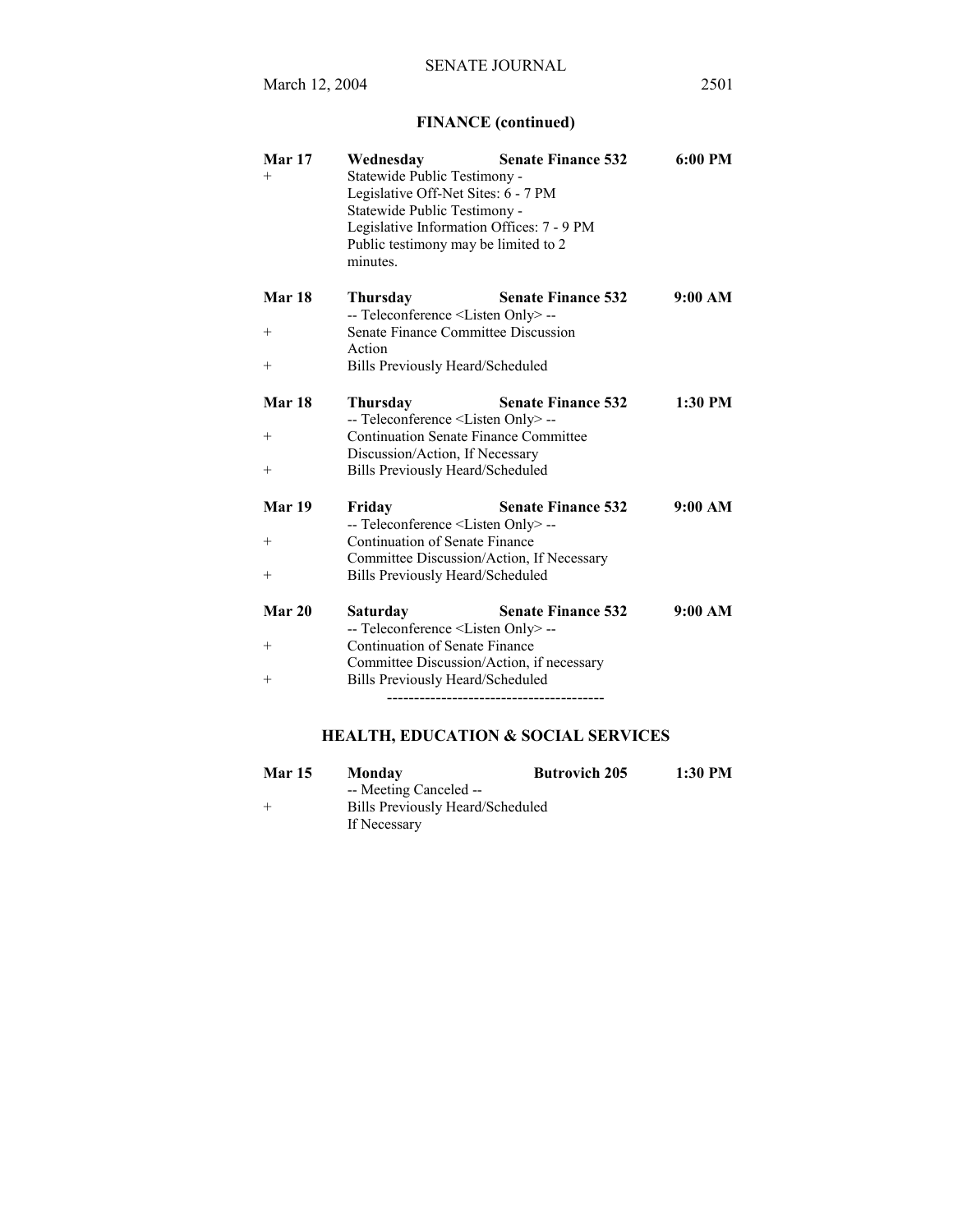# **HEALTH, EDUCATION & SOCIAL SERVICES (continued)**

| $+$           | <b>Mar 17</b> | Wednesday<br>Bills Previously Heard/Scheduled<br>If Necessary                                     | <b>Butrovich 205</b> | 1:30 PM |  |
|---------------|---------------|---------------------------------------------------------------------------------------------------|----------------------|---------|--|
|               | Mar 19        | Friday<br>-- Meeting Canceled --                                                                  | <b>Butrovich 205</b> | 1:30 PM |  |
| $^{+}$<br>$+$ |               | SB 364 LIMIT STATE AID FOR MENTAL HEALTH CARE<br>Bills Previously Heard/Scheduled<br>If Necessary |                      |         |  |

----------------------------------------

# **JUDICIARY**

|      | <b>Mar 12</b> | Friday                                                                           | <b>Butrovich 205</b> | 8:00 AM |
|------|---------------|----------------------------------------------------------------------------------|----------------------|---------|
| $+$  |               | SB 316 SEAT BELT VIOLATION AS PRIMARY OFFENSE                                    |                      |         |
|      |               | + HB 513 CSED NAME CHANGE/DRIVER'S LIC.SUSPENSION                                |                      |         |
|      |               | Bills Previously Heard/Scheduled                                                 |                      |         |
|      |               | += SB 170 CRIMINAL LAW/SENTENCING/ PROBATION/PAROLE                              |                      |         |
| $+=$ |               | HB 83 REVISED UNIFORM ARBITRATION ACT                                            |                      |         |
|      |               |                                                                                  |                      |         |
|      |               | Mar 15 Monday                                                                    | <b>Butrovich 205</b> | 8:00 AM |
| $+$  |               | HB 348 NOTICE TO CRIME VICTIMS                                                   |                      |         |
| $+$  |               | HB 349 ILLEGALLY OBTAINED EVIDENCE/EVID RULE 412                                 |                      |         |
|      |               | + HB 357 RESTITUTION                                                             |                      |         |
|      |               | += HB 397 DEFENSE CONTACTS WITH VICTIMS & WITNESSES                              |                      |         |
| $+$  |               | HB 398 DOMESTIC VIOLENCE FATALITY REVIEW TEAM                                    |                      |         |
| $+$  |               | Bills Previously Heard/Scheduled                                                 |                      |         |
|      |               |                                                                                  |                      |         |
|      |               |                                                                                  |                      |         |
|      |               | <b>Example 19 Butrovich 205</b>                                                  |                      | 8:00 AM |
| $+$  |               | Mar 17 Wednesday                                                                 |                      |         |
| $+$  | SB 319        | SB 344 TRUSTS/ESTATES/PROPERTY TRANSFERS<br>CLAIMS AGAINST HEALTH CARE PROVIDERS |                      |         |
|      |               | + SB 323 WORKERS COMPENSATION AND CONTRACTORS                                    |                      |         |
| $+$  |               | SB 309 BLOOD PATHOGENS TESTING OF PRISONERS                                      |                      |         |
| $+$  |               | Bills Previously Heard/Scheduled                                                 |                      |         |
|      |               |                                                                                  |                      |         |
|      | Mar 19        |                                                                                  |                      | 8:00 AM |
| $+$  |               | Friday                                                                           | <b>Butrovich 205</b> |         |
| $+$  |               | SB 255 ILLEGAL USE TRAFFIC PREEMPTION DEVICE                                     |                      |         |
| $+$  |               | SB 302 OATHS; NOTARIES PUBLIC; STATE SEAL                                        |                      |         |
| $+$  |               | SB 340 DETENTION OF MINORS                                                       |                      |         |
|      |               | Bills Previously Heard/Scheduled                                                 |                      |         |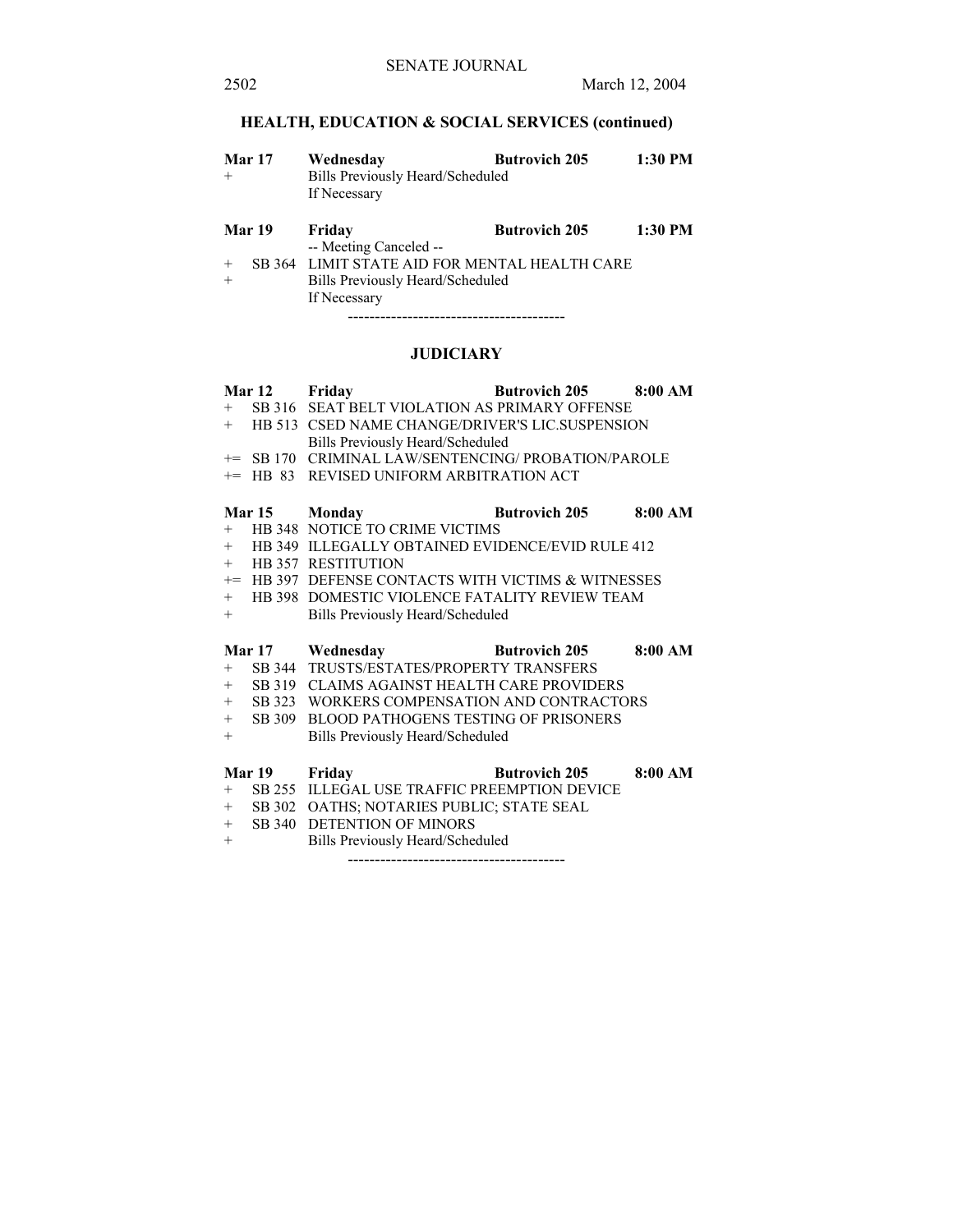# **LABOR & COMMERCE**

| <b>Mar 16</b>  | Tuesday                                              | Beltz 211 | 1:30 PM |  |  |
|----------------|------------------------------------------------------|-----------|---------|--|--|
|                | $-$ Rescheduled to $03/18/04 -$                      |           |         |  |  |
|                | <b>CONFIRMATION HEARINGS:</b>                        |           |         |  |  |
|                | Alcohol Beverage Control Board -                     |           |         |  |  |
|                | Billy G. Andrews, Gail M. Niemi                      |           |         |  |  |
|                | Board of Chiropractic Examiners - Dr. R. Clark Davis |           |         |  |  |
|                | Alaska Labor Relations Board - Randall C. Frank      |           |         |  |  |
|                | Board of Marine Pilots -                             |           |         |  |  |
|                | Tony J. Joslyn, Robert (Tiny) Schasteen              |           |         |  |  |
|                | Personnel Board - Debra E. English                   |           |         |  |  |
|                | Board of Certified Real Estate Appraisers            |           |         |  |  |
|                | Nelida Irvine, Gene H. Shafer                        |           |         |  |  |
|                | Real Estate Commission -                             |           |         |  |  |
|                | Larry J. Bauer, Glenn Clary, Rita C.                 |           |         |  |  |
|                | Stuckart                                             |           |         |  |  |
|                | Board of Veterinary Examiners - David J. Hunt        |           |         |  |  |
|                | Bills Previously Heard/Scheduled                     |           |         |  |  |
| SB 254<br>$+=$ | TOURISM & RECREATION ASSESSMENT                      |           |         |  |  |
|                |                                                      |           |         |  |  |
| <b>Mar 18</b>  | Thursday                                             | Beltz 211 | 1:30 PM |  |  |
|                | $-$ Rescheduled from 03/16/04 $-$                    |           |         |  |  |
|                | <b>CONFIRMATION HEARINGS:</b>                        |           |         |  |  |
|                | Alcohol Beverage Control Board -                     |           |         |  |  |
|                | Billy G. Andrews, Gail M. Niemi                      |           |         |  |  |
|                | Board of Chiropractic Examiners -                    |           |         |  |  |
|                | Dr. R. Clark Davis                                   |           |         |  |  |
|                | Alaska Labor Relations Board -                       |           |         |  |  |
|                | Randall C. Frank                                     |           |         |  |  |
|                | Board of Marine Pilots -                             |           |         |  |  |
|                | Tony J. Joslyn, Robert (Tiny) Schasteen              |           |         |  |  |
|                | Personnel Board - Debra E. English                   |           |         |  |  |
|                | Board of Certified Real Estate Appraisers            |           |         |  |  |
|                | Nelida Irvine, Gene H. Shafer                        |           |         |  |  |
|                | Real Estate Commission -                             |           |         |  |  |
|                | Larry J. Bauer, Glenn Clary, Rita C.                 |           |         |  |  |
|                | Stuckart                                             |           |         |  |  |
|                | Board of Veterinary Examiners -                      |           |         |  |  |
|                | David J. Hunt                                        |           |         |  |  |
|                | Bills Previously Heard/Scheduled                     |           |         |  |  |
|                | += SB 254 TOURISM & RECREATION ASSESSMENT            |           |         |  |  |
|                |                                                      |           |         |  |  |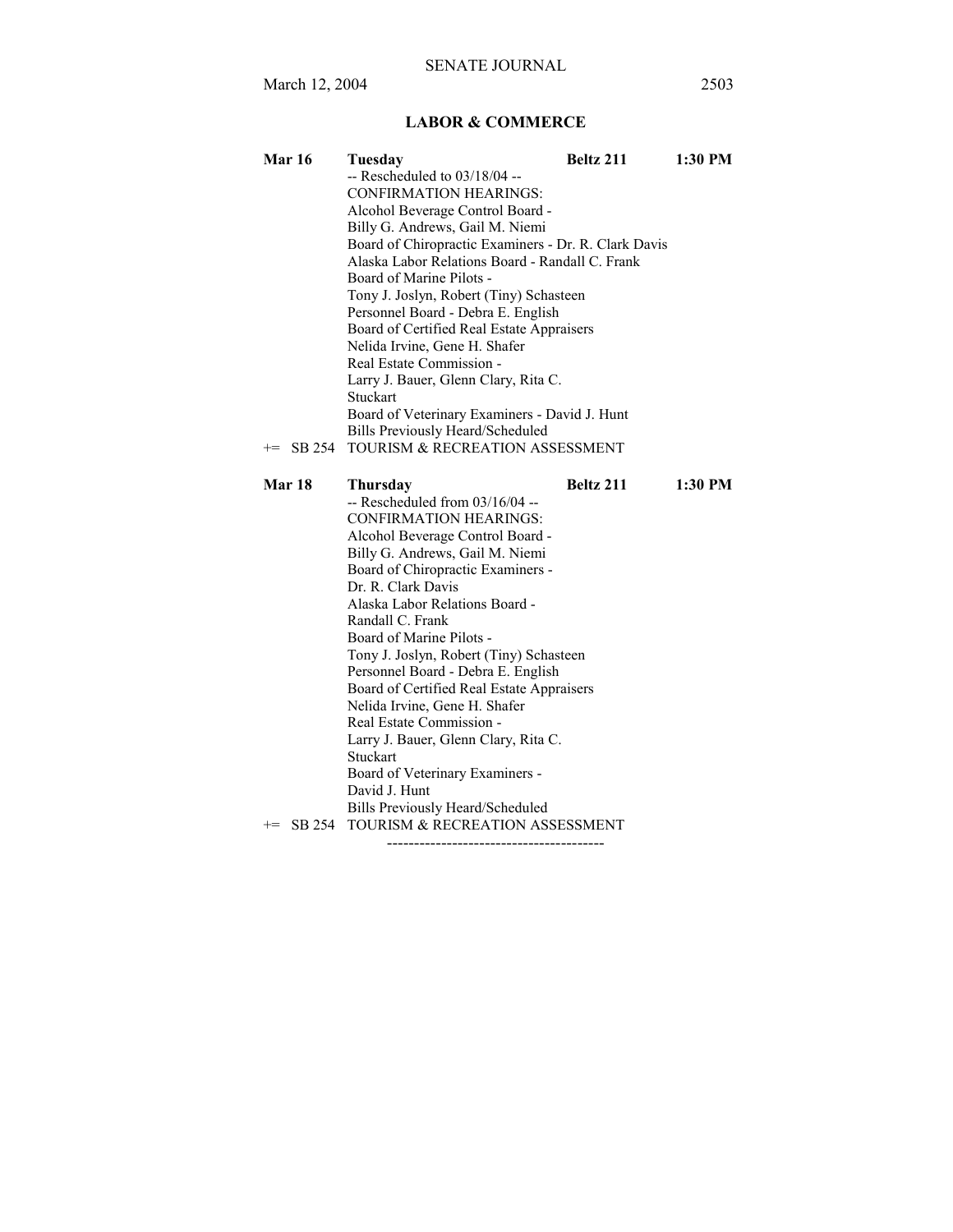# **RESOURCES**

| Mar 12                 | Friday<br>No Meeting Scheduled                                                                                                                                                                                                                                                                           | <b>Butrovich 205</b> | 3:30 PM |
|------------------------|----------------------------------------------------------------------------------------------------------------------------------------------------------------------------------------------------------------------------------------------------------------------------------------------------------|----------------------|---------|
| <b>Mar 15</b><br>$+$   | Monday<br><sup>+=</sup> SB 247 AK NATURAL GAS DEV. AUTHORITY INITIATIVE<br>+= SB 127 PRIORITY TREATMENT OF PERMIT APPLICATIONS<br>Bills Previously Heard/Scheduled                                                                                                                                       | <b>Butrovich 205</b> | 3:30 PM |
| Mar 17<br>$+$<br>$+$   | Wednesday<br>SB 297 TAKING BLACK, BROWN, & GRIZZLY BEAR/GUIDES<br>Bills Previously Heard/Scheduled                                                                                                                                                                                                       | <b>Butrovich 205</b> | 3:30 PM |
| Mar 19<br>$+$          | Friday<br>Confirmation Hearings:<br>Frank Homan - Commercial Fisheries Entry<br>Commission<br>John K. Norman - Alaska Oil & Gas<br><b>Conservation Commission</b><br>Charles Cole - Royalty & Gas Development<br><b>Advisory Board</b><br>Ken Stout - Royalty & Gas Development<br><b>Advisory Board</b> | <b>Butrovich 205</b> | 3:30 PM |
| SB 69<br>$^{+}$<br>$+$ | <b>BOARD OF FISHERIES CONFLICTS OF INTEREST</b><br>Bills Previously Heard/Scheduled                                                                                                                                                                                                                      |                      |         |

**STATE AFFAIRS**

|     | <b>Mar 16</b> | Tuesday<br>No Meeting Scheduled                  | Beltz 211 | 3:30 PM   |
|-----|---------------|--------------------------------------------------|-----------|-----------|
|     | Mar 18        | Thursday                                         | Beltz 211 | $3:30$ PM |
| $+$ |               | HB 91 RETIRED PEACE OFFICER'S MEDICAL BENEFITS   |           |           |
| $+$ |               | HB 414 U.S.SENATE VACANCY/DEF OF POLITICAL PARTY |           |           |
| $+$ |               | SB 292 USE CRIMINAL FINES FOR YOUTH COURTS       |           |           |
| $+$ |               | SJR 31 FEDERAL FUNDING FOR EDUCATION             |           |           |
|     |               | Bills Previously Heard/Scheduled                 |           |           |
|     |               |                                                  |           |           |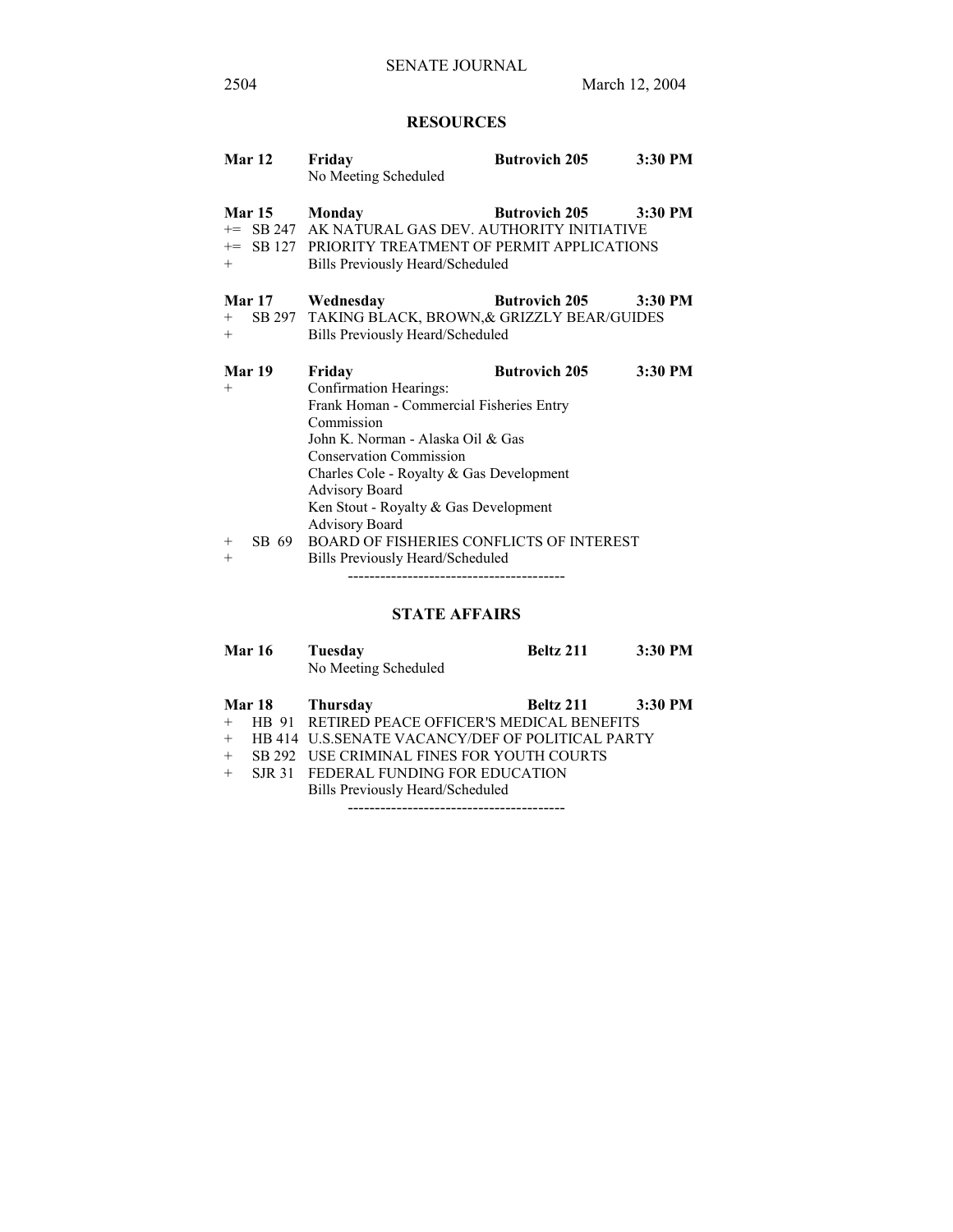# **TRANSPORTATION**

| <b>Mar 16</b> | Tuesday                                       | <b>Butrovich 205</b> | $1:30$ PM |
|---------------|-----------------------------------------------|----------------------|-----------|
|               | + SB 345 LIABILITY FOR AIRPORTS AND AIRSTRIPS |                      |           |
|               |                                               |                      |           |
| <b>Mar 18</b> | Thursday                                      | <b>Butrovich 205</b> | $1:30$ PM |
|               | Bills Previously Heard/Scheduled              |                      |           |

## **FINANCE SUBCOMMITTEES**

----------------------------------------

### **COMMUNITY AND ECONOMIC DEVELOPMENT**

**Mar 19 Friday Terry Miller 104 4:00 PM**  DCED FY 05 Operating Budget ----------------------------------------

### **CORRECTIONS**

| <b>Mar 19</b> | Friday                | <b>Senate Finance 532</b>               | 4:30 PM |  |
|---------------|-----------------------|-----------------------------------------|---------|--|
|               | FY 05 Budget Overview |                                         |         |  |
|               |                       | -- Subject to Adjournment of the Senate |         |  |
|               | Finance Committee --  |                                         |         |  |
|               |                       |                                         |         |  |

### **COURT SYSTEM**

| Mar 17 | Wednesday<br>FY 05 Budget Request | <b>Senate Finance 532</b> | $12:00 \text{ PM}$ |  |
|--------|-----------------------------------|---------------------------|--------------------|--|
|        |                                   |                           |                    |  |

#### **FISH & GAME**

| Mar 16 | Tuesday  | <b>Butrovich 205</b> | 4:00 PM |
|--------|----------|----------------------|---------|
|        | Closeout |                      |         |
|        |          |                      |         |

## **GOVERNOR**

**Mar 18 Thursday Senate Finance 532 12:00 PM**  FY 05 Budget Request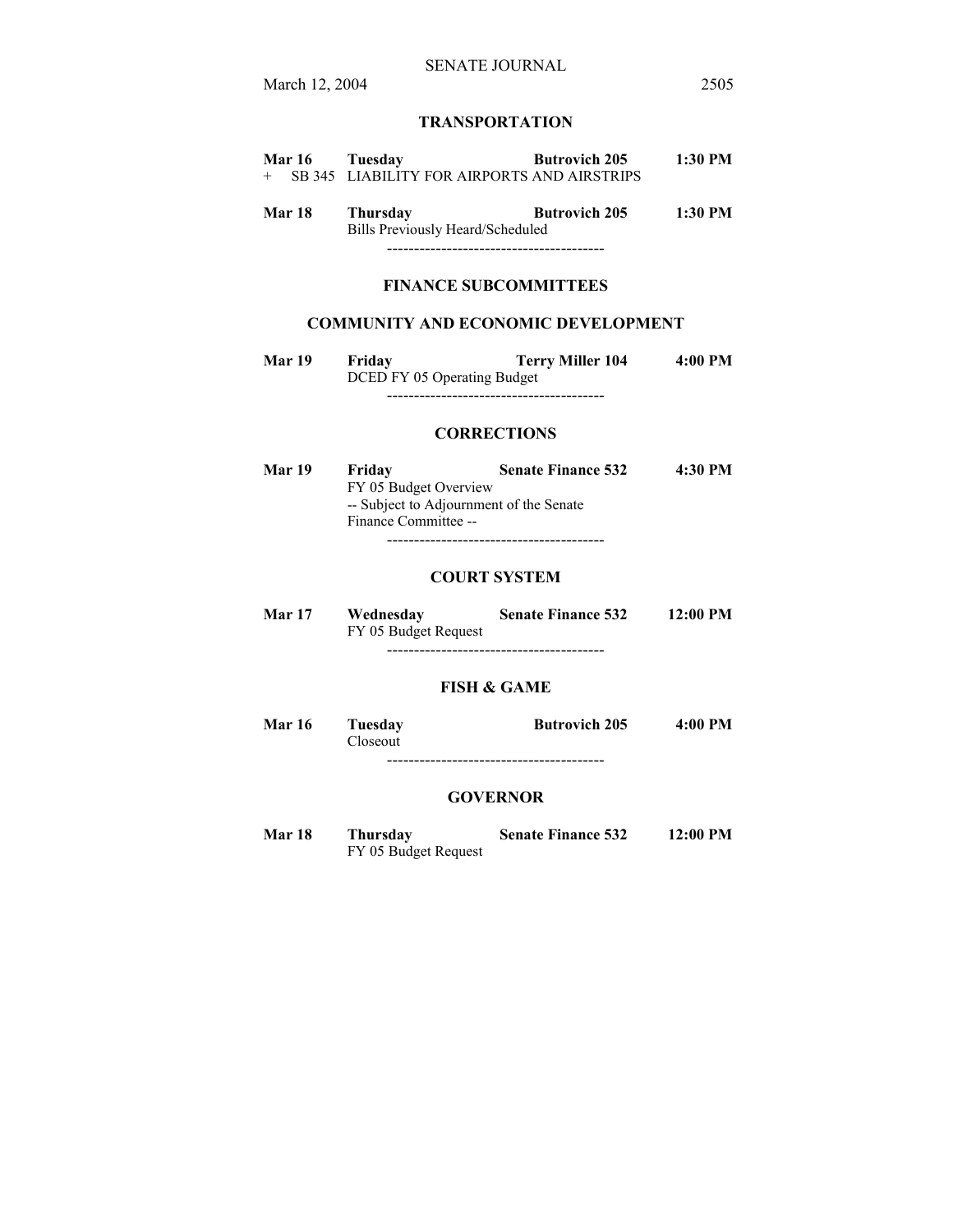## **FINANCE SUBCOMMITTEES (continued)**

# **HEALTH & SOCIAL SERVICES**

| <b>Mar 15</b> | Monday                                                                                                                | <b>Senate Finance 532</b>              | 4:30 PM            |
|---------------|-----------------------------------------------------------------------------------------------------------------------|----------------------------------------|--------------------|
|               | FY 05 Budget: Medicaid, Seniors, and DD                                                                               |                                        |                    |
|               | <b>Services</b>                                                                                                       |                                        |                    |
|               | --Subject to Adjournment of the Senate                                                                                |                                        |                    |
|               | Finance Committee--                                                                                                   |                                        |                    |
| <b>Mar 18</b> | <b>Thursday</b><br>FY 05 Budget: Behavioral Health<br>-- Subject to Adjournment of the Senate<br>Finance Committee -- | <b>Senate Finance 532</b>              | 4:30 PM            |
|               |                                                                                                                       | <b>LEGISLATURE</b>                     |                    |
| <b>Mar 16</b> | Tuesday<br>FY 05 Budget Request                                                                                       | <b>Senate Finance 532</b>              | $11:30 \text{ AM}$ |
|               |                                                                                                                       | -------------------------------------- |                    |

## **PUBLIC SAFETY**

| <b>Mar 16</b> | Tuesdav  | <b>Beltz 211</b> | 8:00 AM |
|---------------|----------|------------------|---------|
|               | Closeout |                  |         |
|               |          |                  |         |

## **TRANSPORTATION & PUBLIC FACILITIES**

**Mar 18 Thursday Senate Finance 532 4:00 PM**  DOT&PF FY 05 Operating Budget ----------------------------------------

## **JOINT COMMITTEES**

# **SELECT COMMITTEE ON LEGISLATIVE ETHICS**

| <b>Mar 16</b> | Tuesdav                                                            | <b>Anch Lio Conf Rm</b> | 8:30 AM |
|---------------|--------------------------------------------------------------------|-------------------------|---------|
|               | -- Time Change --                                                  |                         |         |
|               | <subcommittee meeting="" meetings="" on="" open=""></subcommittee> |                         |         |
|               | Review 2003 Proposed Open Meetings                                 |                         |         |
|               | Guidelines                                                         |                         |         |
|               | $-$ Teleconference $\leq$ Listen Only $\geq$ $-$                   |                         |         |